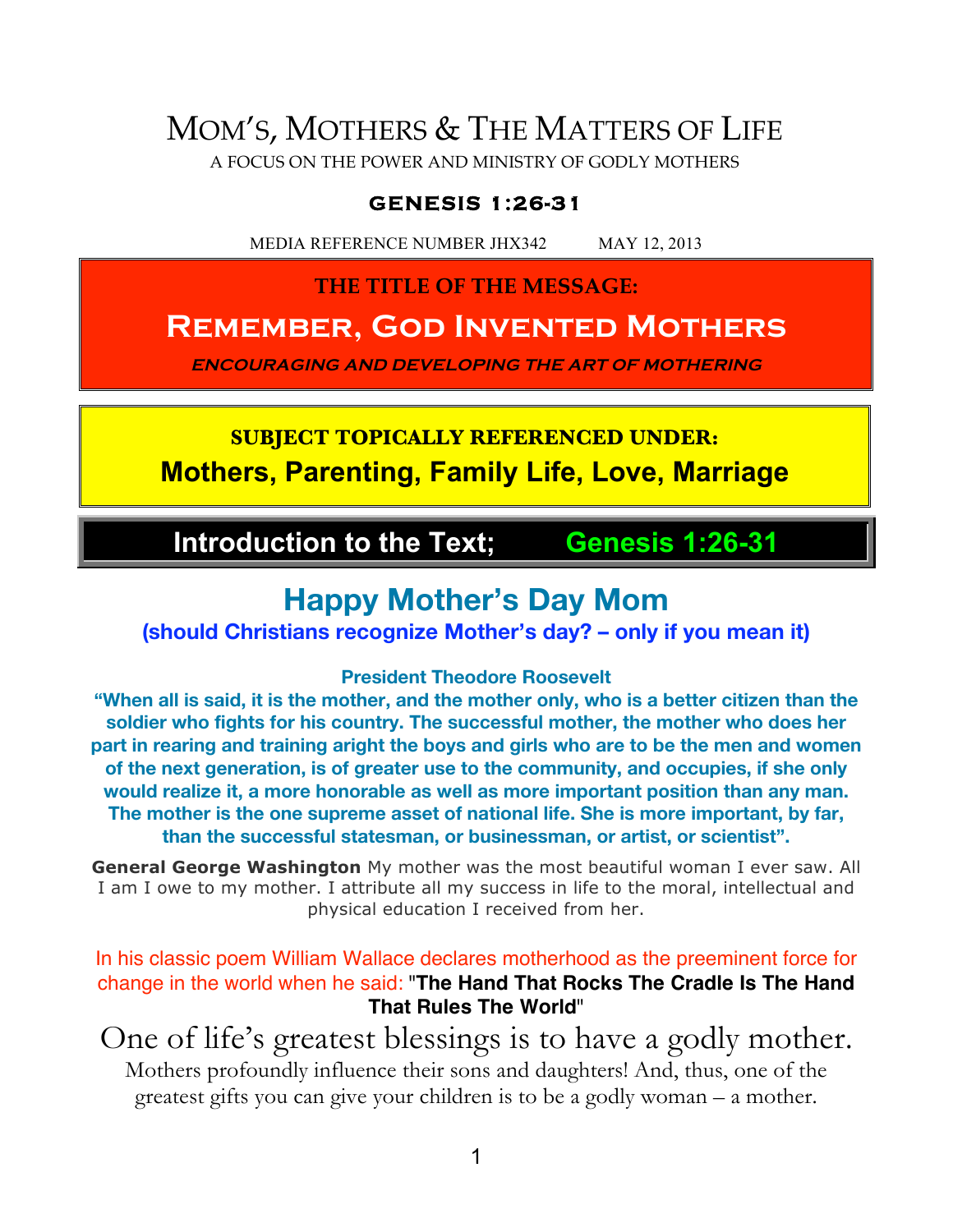**Gen. 1:26-27**

Then God said, "Let Us make man in Our image, according to Our likeness; let them have dominion over the fish of the sea, over the birds of the air, and over the cattle, over all the earth and over every creeping thing that creeps on the earth." **:27-** So God created man(kind) in His *own* image; in the image of God He created him; male and female He created them. **31a** Then God saw everything that He had made, and indeed it was very good.

The "Very good" part didn't come until Adam and Eve had become one.

**Gen. 3:20**

And Adam called his wife's name Eve, because she was the **mother** of all living.

## **Remember - God Invented Mothers**

## **1.) To show us the other side of God**

## **GOD'S DESIGN FOR THE HOME IS;**

## **THE HUSBAND-FATHER / THE WIFE-MOTHER / THE SON'S & DAUGHTERS**

#### **Gen. 1:26a, 27a**

**:26** Then God said, "Let Us make man in Our image, according to Our likeness; l**:27** So God created man(kind) in His *own* image; in the image of God He created him; male and female He created them.

#### **Titus 2:4-5**

that they (seasoned wives-mothers) admonish the young women to love their husbands, to love their children,

love **filo/teknoß phil'ot'ek'nos,** *fil-ot´-ek-nos;* a mother's fondness for her (a) children, a maternal love. a mother's love. *(sorry men, dad*'*s you can do this)*

## **GOD INVENTED MOTHERS TO SHOW US THE OTHER SIDE OF GOD'S NATURE.**

**The Tenderness of God is Revealed Through Mothers ( is there a tenderness and a sweetness about a mother ? )**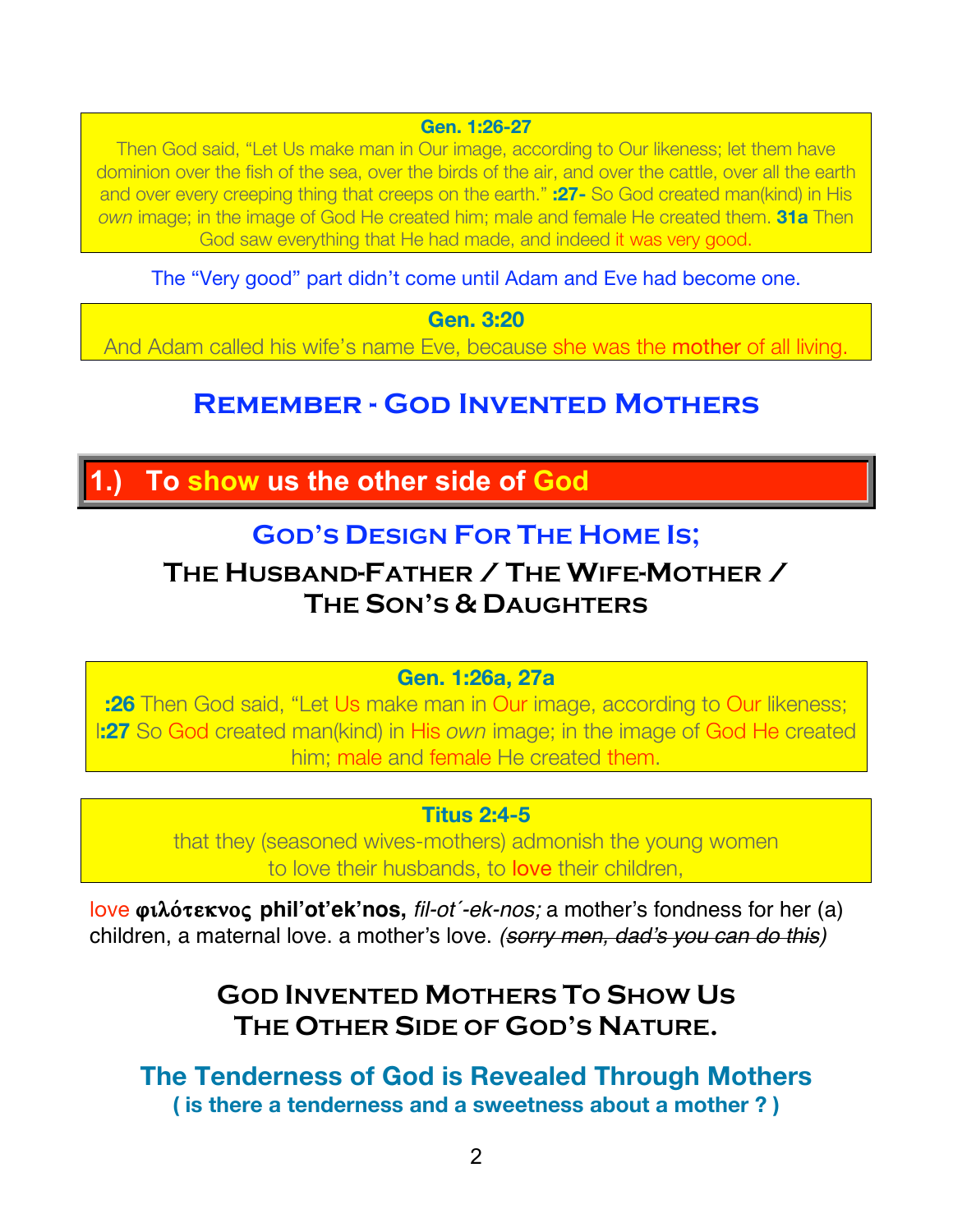#### **2 Tim. 3:16**

All Scripture *is* given by inspiration of God, and *is* profitable for doctrine, for reproof, for correction, for instruction in righteousness, **17** that the man of God may be complete, thoroughly equipped for every good work. (begins as a child)

### **A sincere faith is a daily, active, constant faith that lives in and through all of life's transactions.**

**Mom, Dad – we are transmitting messages to our kids about the importance of The Nature of God and the Importance of the Bible and Significance of the Church = The Nature of God !**

> **So Mothers Listen, We need you to be you. be the mother, not the best friend. be the mother, and create a home. be the mother, and build a person.**

## **Remember - God Invented Mothers**

## **2.) To teach us about salvation**

#### **Genesis 3:15**

And I will put enmity Between you and the woman, And between your seed and her Seed; He shall bruise your head, And you shall bruise His heel."

## The Incarnation of God is Introduced to us;

and He's to come into the world through Eve and her descendants.

#### **Isaiah 7:14**

Therefore the Lord Himself will give you a sign: Behold, the virgin shall conceive and bear a Son, and shall call His name Immanuel.

#### Isn't it interesting that the Hebrews qualify their "Jewish-ness" through their DNA lineage.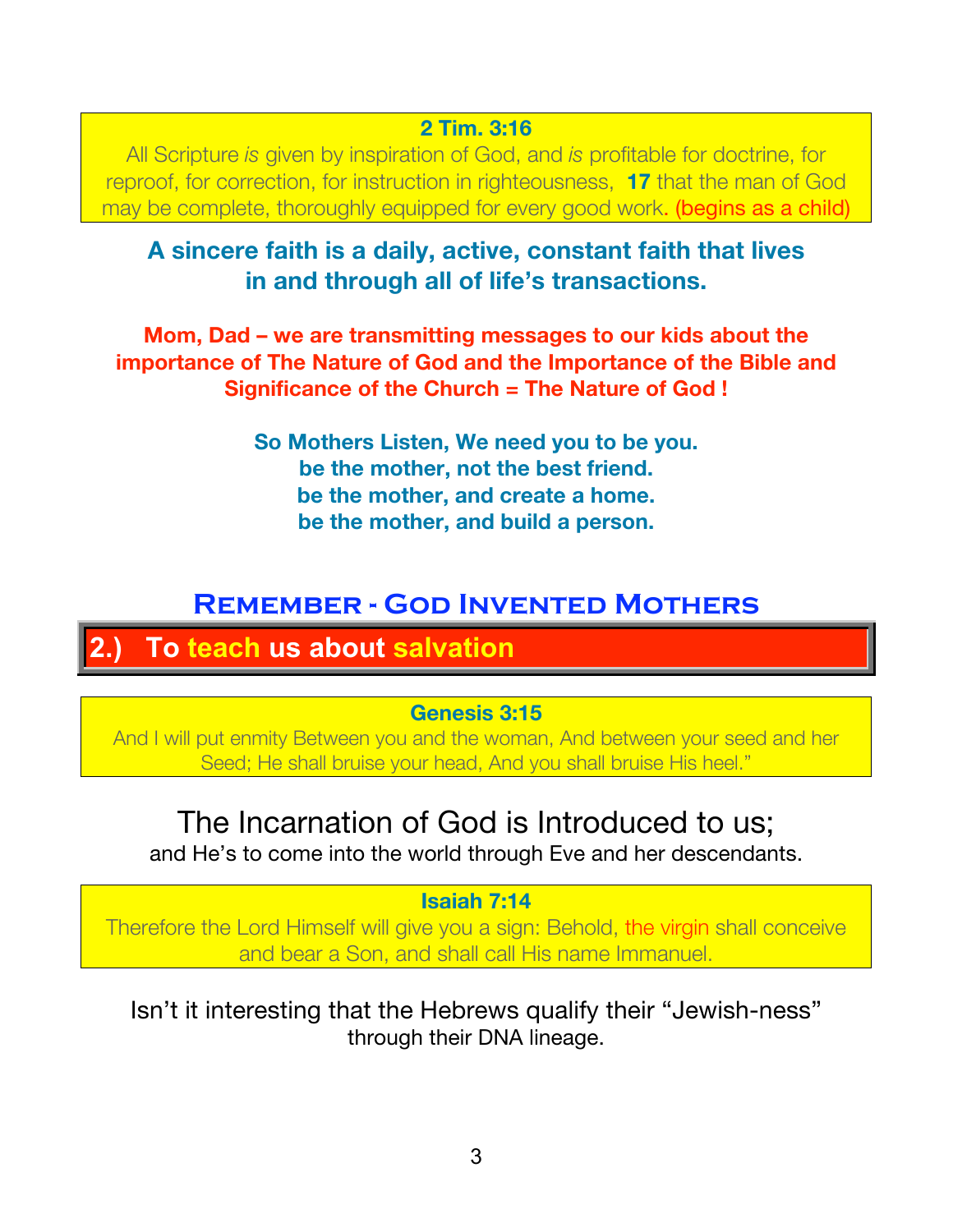# And isn't it interesting that God

Entrusted Himself into the womb of a Teenage girl

In the Hebrew culture, it was the mother who cradled her children from birth to about the age of 13, then a boy would learn a trade from his father and a girl the keeping of a home from her mother.

## Satan Hates Women and He Hates Moms

Have you noticed that, in all of the worlds cults, women are treated as Property and not partners.

**2 Tim. 1:5**

when I call to remembrance the genuine faith that is in you, which dwelt first in your grandmother Lois and your mother Eunice, and I am persuaded is in you also…

#### **2 Tim. 3:14**

But you must continue in the things which you have learned and been assured of, knowing from whom you have learned *them,* **15** and that from childhood you have known the Holy Scriptures, which are able to make you wise for salvation through faith which is in Christ Jesus.

## ??? You have known the Holy Scriptures ??? ( the old testament )

#### **Galatians 3:28**

There is neither Jew nor Greek, (are equals) there is neither slave nor free, (are equals) there is neither male nor female (are equals); for you are all one in Christ Jesus.

## do you know; with whom did the first example of submission originate with? - - **Jesus Christ Himself!**

Do you know who was the second in line to be the example of submission? – the man, the husband. And it's through his example of following Jesus Christ, that the woman, the wife learns submission.

#### **Ephesians 6:1-3**

Children, obey your parents in the Lord, for this is right. **2** *"Honor your father and mother," which is the first commandment with promise:* **3** *"that it may be well with you and you may live long on the earth."* – If Christianity is allowed to work at home then this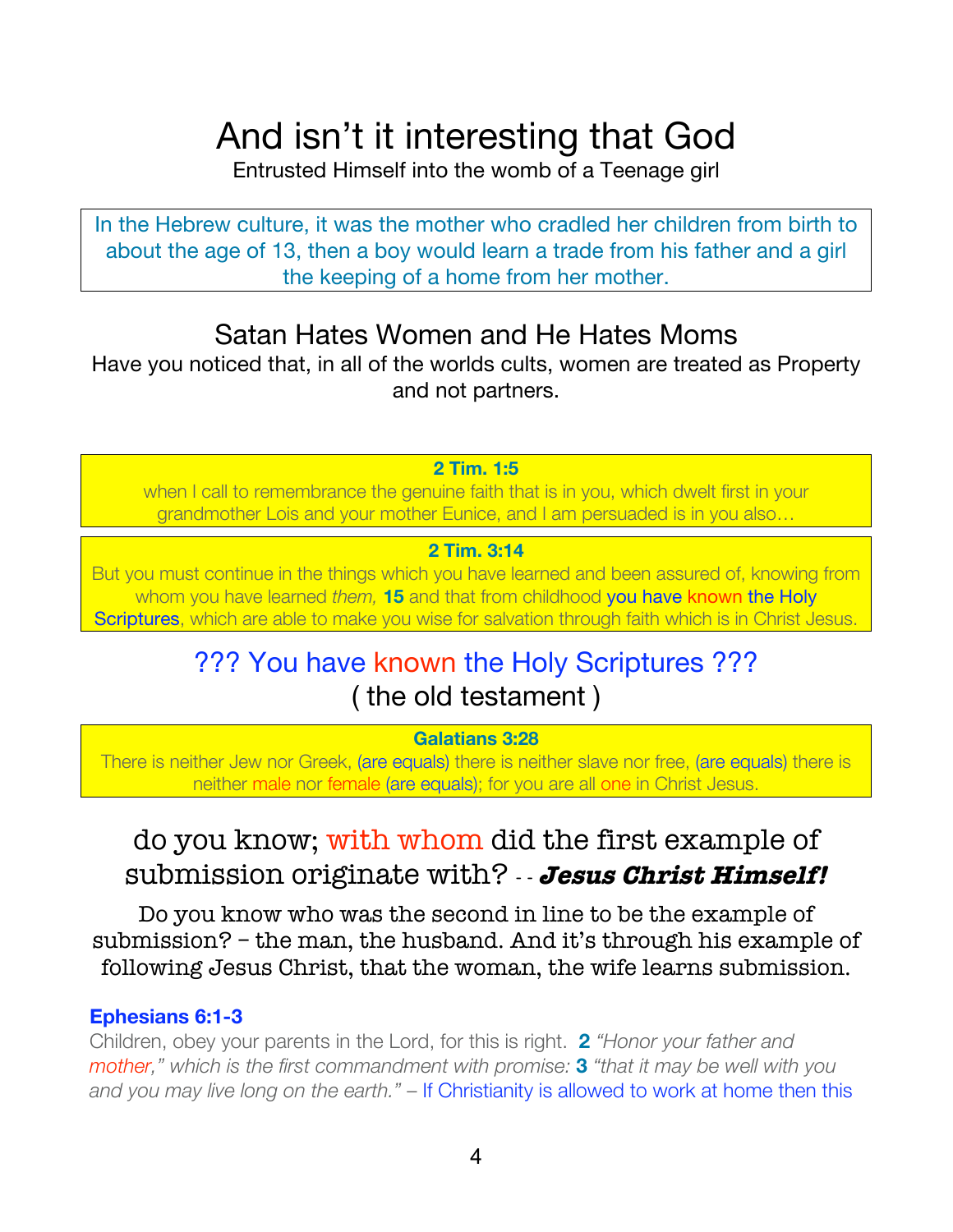will be the fruit of it. Children will honor their mothers because their fathers have taught them to do so by example. It's the father's example of love, of grace and mercy that children learn. Children will learn how to treat mom by watching how dad treats mom.

#### **Deut. 11:18-19**

"Therefore you shall lay up these words of mine in your heart and in your soul, and bind them as a sign on your hand, and they shall be as frontlets between your eyes. **19** You shall teach them to your children, speaking of them when you sit in your house, when you walk by the way, when you lie down, and when you rise up.

Teach **lamad,** *law-mad´;* a primitive root; to goad along, to use the rod for a guide or a compass. To promote a way.

## **GOD INVENTED MOTHERS TO TEACH US ABOUT SALVATION**

## **Remember - God Invented Mothers**

## **3.) To bring us to faith**

Hannah (gracious) was a Great example of Motherhood.

#### **1 Samuel 1:10**

In her deep anguish Hannah prayed to the LORD, weeping bitterly. **11** And she made a vow, saying, "LORD Almighty, if you will only look on your servant's misery and remember me, and not forget your servant but give her a son, then I will give him to the LORD for all the days of his life,

## **GOD INVENTED MOTHERS TO BRING US TO FAITH**

**1 Samuel 1:20**

So it came to pass in the process of time that Hannah conceived and bore a son, and called his name Samuel, saying, "Because I have asked for him from the LORD."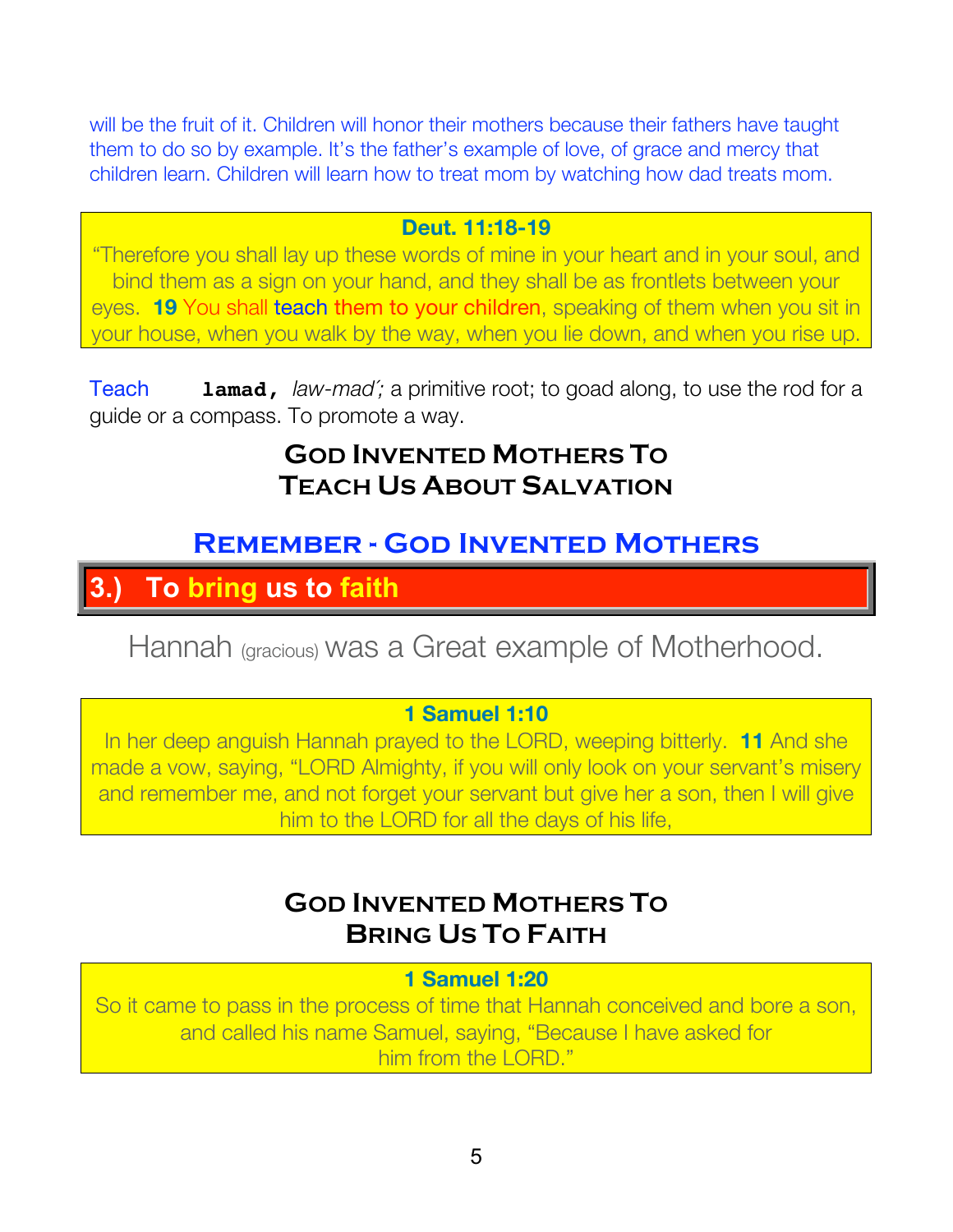## When God gave Hannah a child, Hannah dedicated herself Both - to God and to the child inside her. - mothering

#### **1 Samuel 1:27-28**

For this child I prayed, and the LORD has granted me my petition which I asked of Him. **28** Therefore I also have lent him to the LORD; as long as he lives he shall be lent to the LORD." So they worshiped the LORD there.

The main way your children will grow up to love and serve God is through His Word. God's Word of truth is powerful to save and to sanctify His people. The best thing you can do for your kids is to instill in them from an early age the importance of reading, studying, memorizing, and obeying God's Word. How do you do it? A mother must grow in her own love for God's Word.

I strongly encourage you to begin reading the Bible to your children even when they're very young. Stick to the Mighty Works portions until they're old enough to listen to the Doctrines of the Bible.

#### **2 Peter 1:3**

as His divine power has given to us all things that *pertain* to life and godliness, through the knowledge of Him who called us by glory and virtue, **4** by which have been given to us exceedingly great and precious promises, that through these you may be partakers of the divine nature, having escaped the corruption *that is* in the world through lust.

## **A godly mother will use God's Word to lead her children to faith in Christ.**

#### **Prov. 5:1-4**

My son, pay attention to my wisdom; listen carefully to my wise counsel. **2** Then you will show discernment, and your lips will express what you've learned. **3** For the lips of an immoral woman are as sweet as honey, and her mouth is smoother than oil. **4** But in the end she is as bitter as poison, as dangerous as a double-edged sword.

## **"But Pastor, We Can't Afford a Kid.**

#### **Psa. 128:1-4 NIV**

Blessed are all who fear the LORD, who walk in obedience to him. **2** You will eat the fruit of your labor; blessings and prosperity will be yours. **3** Your wife will be like a fruitful vine within your house; your children will be like olive shoots around your table. **4** Yes, this will be the blessing for the man who fears the LORD.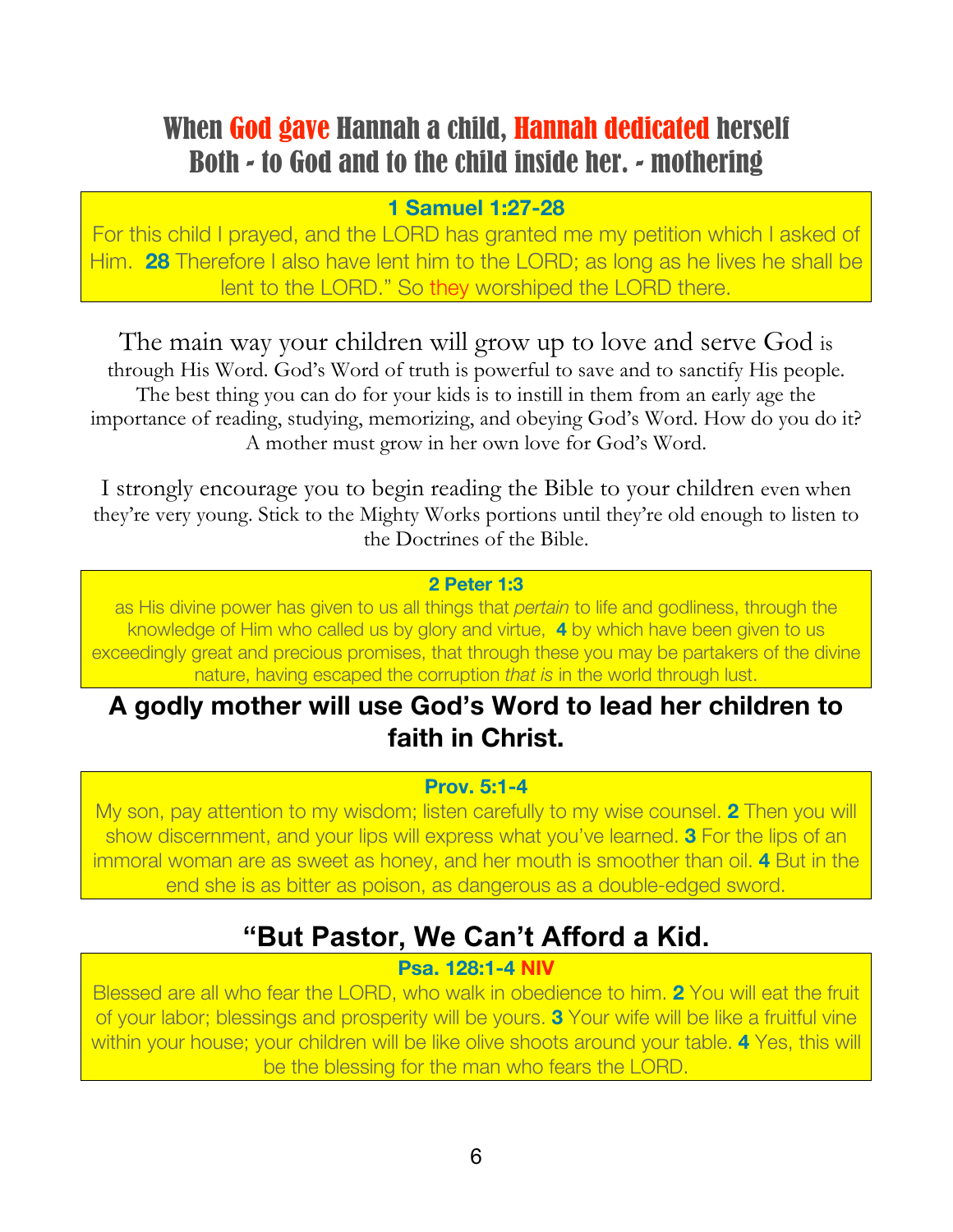## **Kids or No Kids = Discern God's Will for Your Life**

## **Remember - God Invented Mothers**

**4.) To keep us on the narrow way**

#### **1 Thessalonians 5:23 tells us that…**

our children are made up of a body of flesh. An analytical soul and an eternal spirit.

There's the social strand to who we are.  $=$  in this body There's the emotional strand to who we are.  $=$  in this soul There's the spiritual strand to who we are.  $=$  in this spirit If we neglect this truth of who and what we are, we will lose our kids to this world.

#### **GOD INVENTED MOTHERS TO KEEP US ON THE NARROW WAY**

#### **Ps. 127:3-5**

Behold, children *are* a heritage from the LORD, The fruit of the womb *is* a reward. **4** Like arrows in the hand of a warrior, So *are* the children of one's youth. **5** Happy *is* the man who has his quiver full of them; They shall not be ashamed, But shall speak with their enemies in the gate.

### **The Results of a Strong, Biblically Based Family are Children Confident in Their Own Skin.**

#### **Prv.22:6**

(parents) Train up a child in the way he should go, And when he is old he will not depart from it.

It's been implanted within – it doesn't guarantee salvation but it does guarantee that your little miss America will be hounded by the truth.

### **The Home, The Family**

**Is to be protected and watched over and guarded.**